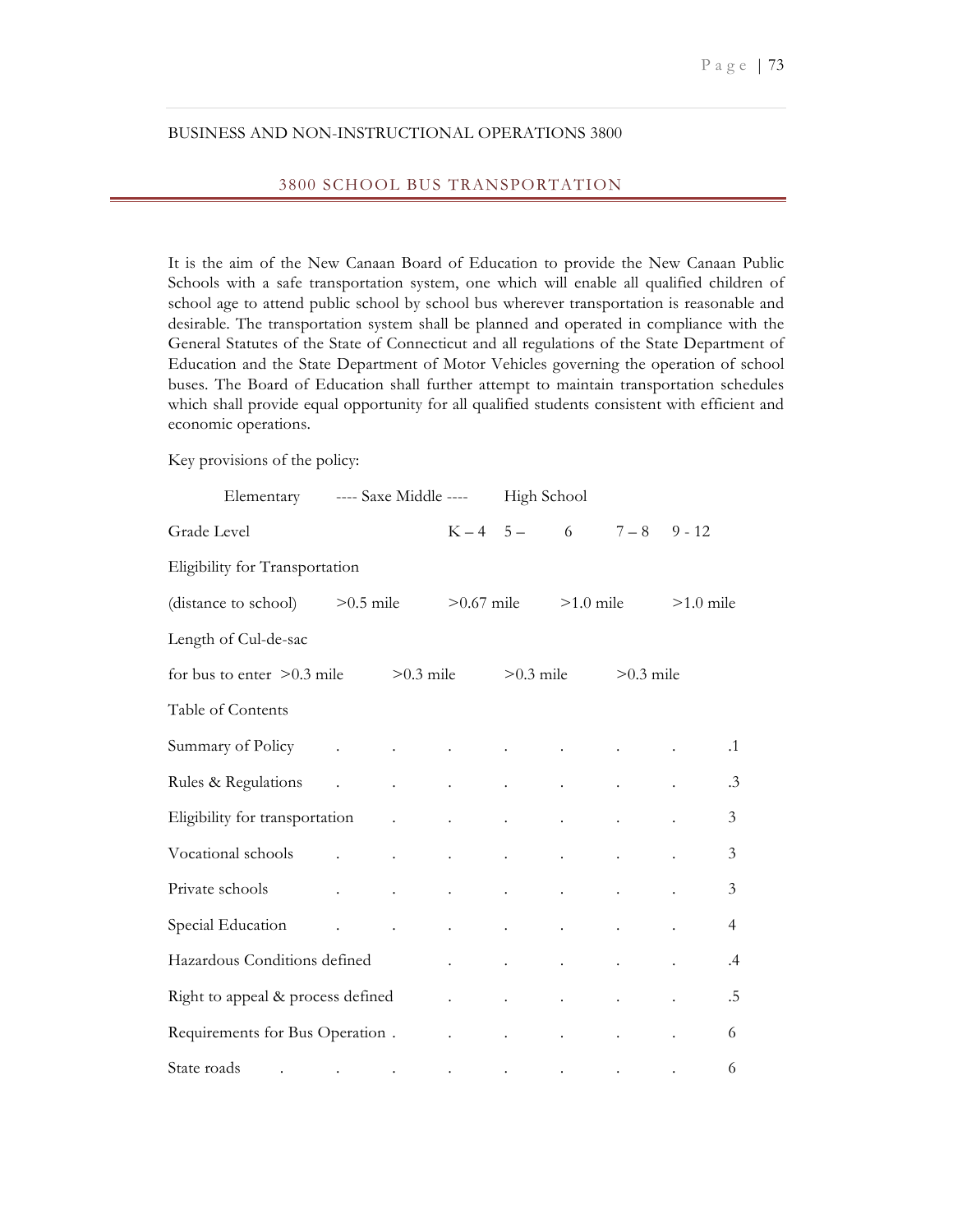| Crossing roadways                                                                                                                   | $\ddot{\phantom{a}}$ |                            |                      | $\ddot{\phantom{0}}$ | $\ddot{\phantom{0}}$ | $\ddot{\phantom{0}}$ |                      | 6   |
|-------------------------------------------------------------------------------------------------------------------------------------|----------------------|----------------------------|----------------------|----------------------|----------------------|----------------------|----------------------|-----|
| Maximum speed.                                                                                                                      | $\ddot{\phantom{a}}$ |                            | $\ddot{\phantom{0}}$ | $\ddot{\phantom{0}}$ | $\ddot{\phantom{0}}$ | $\ddot{\phantom{0}}$ |                      | 6   |
| Railroad crossings                                                                                                                  | $\ddot{\phantom{0}}$ | $\ddot{\phantom{a}}$       | $\ddot{\phantom{0}}$ | $\ddot{\phantom{0}}$ | $\ddot{\phantom{0}}$ | $\ddot{\phantom{a}}$ |                      | 6   |
| Passengers<br>$\sim$                                                                                                                | $\ddot{\phantom{0}}$ |                            | $\ddot{\phantom{0}}$ | $\ddot{\phantom{0}}$ | $\ddot{\phantom{0}}$ | $\ddot{\phantom{0}}$ |                      | 6   |
| Cul-de-sac roads.                                                                                                                   | $\ddot{\phantom{0}}$ | $\ddot{\phantom{0}}$       | $\ddot{\phantom{0}}$ | $\ddot{\phantom{0}}$ | $\ddot{\phantom{0}}$ | $\ddot{\phantom{0}}$ |                      | 7   |
| Private roads<br>$\sim$ .                                                                                                           | $\ddot{\phantom{0}}$ | $\ddot{\phantom{0}}$       | $\ddot{\phantom{0}}$ | $\ddot{\phantom{0}}$ | $\ddot{\phantom{0}}$ | $\ddot{\phantom{a}}$ |                      | 7   |
| No travel roads.                                                                                                                    | $\ddot{\phantom{a}}$ | $\ddot{\phantom{a}}$       |                      | $\ddot{\phantom{0}}$ |                      |                      |                      | 8   |
|                                                                                                                                     |                      |                            |                      |                      |                      |                      |                      |     |
| Bus stops & schedules                                                                                                               | $\sim$               | $\mathcal{L}^{\text{max}}$ | $\ddot{\phantom{a}}$ | $\ddot{\phantom{0}}$ | $\ddot{\phantom{0}}$ | $\ddot{\phantom{0}}$ |                      | 8   |
| Pick-up time.                                                                                                                       | $\ddot{\phantom{a}}$ | $\ddot{\phantom{a}}$       | $\ddot{\phantom{0}}$ | $\ddot{\phantom{0}}$ | $\ddot{\phantom{0}}$ | $\ddot{\phantom{a}}$ |                      | 8   |
| Highway stops .                                                                                                                     | $\ddot{\phantom{0}}$ |                            | $\ddot{\phantom{0}}$ | $\ddot{\phantom{0}}$ |                      | $\ddot{\phantom{0}}$ |                      | 8   |
| Children seated.                                                                                                                    | $\ddot{\phantom{a}}$ | $\ddot{\phantom{a}}$       | $\ddot{\phantom{0}}$ | $\ddot{\phantom{0}}$ | $\ddot{\phantom{0}}$ | $\ddot{\phantom{0}}$ |                      | 8   |
| Requirements for Compliance                                                                                                         |                      | $\sim 100$                 | $\ddot{\phantom{0}}$ | $\ddot{\phantom{0}}$ | $\ddot{\phantom{0}}$ | $\ddot{\phantom{0}}$ | $\ddot{\phantom{0}}$ | .9  |
| Maintenance                                                                                                                         |                      |                            | $\ddot{\phantom{0}}$ |                      |                      |                      |                      | 9   |
| Bus lists.                                                                                                                          | $\ddot{\phantom{a}}$ | $\ddot{\phantom{0}}$       | $\ddot{\phantom{0}}$ | $\ddot{\phantom{0}}$ | $\ddot{\phantom{0}}$ | $\ddot{\phantom{0}}$ |                      | 9   |
| Accidents                                                                                                                           | $\ddot{\phantom{a}}$ | $\ddot{\phantom{0}}$       | $\ddot{\phantom{0}}$ | $\ddot{\phantom{0}}$ | $\ddot{\phantom{0}}$ | $\ddot{\phantom{0}}$ | $\ddot{\phantom{0}}$ | 9   |
| Driver conduct                                                                                                                      | $\ddot{\phantom{0}}$ |                            |                      |                      |                      |                      |                      | 9   |
| Student conduct.                                                                                                                    | $\ddot{\phantom{a}}$ | $\ddot{\phantom{0}}$       | $\ddot{\phantom{0}}$ | $\ddot{\phantom{0}}$ | $\ddot{\phantom{0}}$ | $\ddot{\phantom{0}}$ |                      | 9   |
| Parental expectations .                                                                                                             |                      | $\ddot{\phantom{0}}$       | $\ddot{\phantom{a}}$ | $\ddot{\phantom{0}}$ | $\ddot{\phantom{0}}$ | $\ddot{\phantom{0}}$ |                      | 10  |
| Information confidentiality                                                                                                         |                      | $\ddot{\phantom{a}}$       |                      |                      |                      |                      |                      | .10 |
|                                                                                                                                     |                      |                            |                      |                      |                      |                      |                      |     |
| Glossary of terms                                                                                                                   | $\ddot{\phantom{a}}$ |                            | $\ddot{\phantom{a}}$ | $\ddot{\phantom{0}}$ | $\ddot{\phantom{0}}$ | $\bullet$            |                      | .10 |
| $\mathbf{B}$ and $\mathbf{B}$ and $\mathbf{B}$ and $\mathbf{B}$ and $\mathbf{B}$ and $\mathbf{B}$ and $\mathbf{B}$ and $\mathbf{B}$ |                      |                            |                      |                      |                      |                      |                      |     |

Rules and Regulations:

Eligibility for Transportation

It is the policy of the New Canaan Board of Education to consider eligible for transportation to and from school:

1. All pupils in grades K-4 who live more than one-half mile from the school to which they are zoned to attend.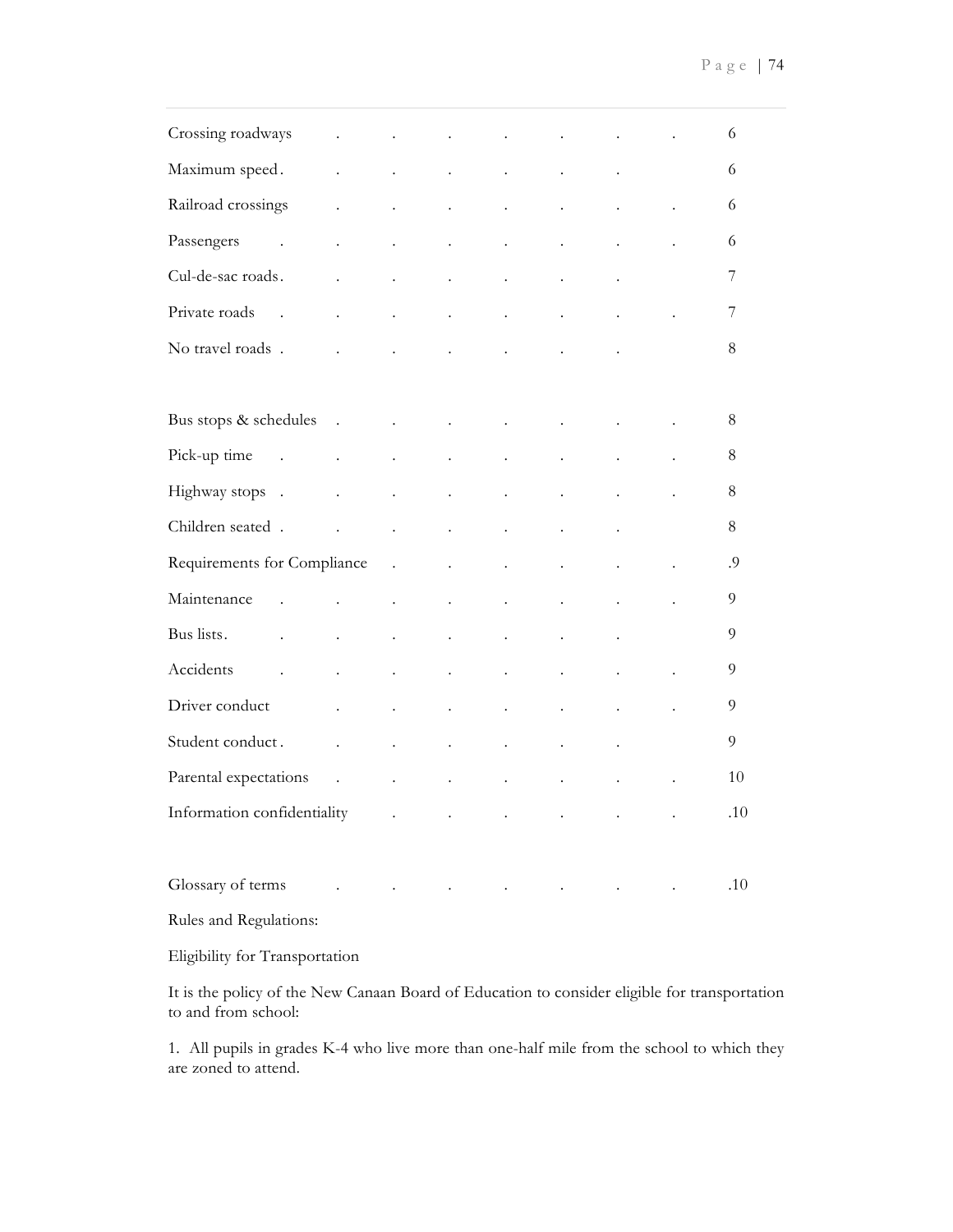2. All pupils in grades 5-6 who live more than two-thirds mile from the middle school.

3. All pupils in grades 7-12 who live more than one mile from the middle school or high school.

Exceptions: At the discretion of the Superintendent of Schools, or his/her designee, distances may be waived for:

a. children who for physical conditions or health reasons certified by a physician, are unable to walk to school; or

b. if it is deemed hazardous conditions exist as defined below.

# **Vocational Schools**

The Board of Education shall perform the following services for any student under twentyone years of age who resides with his/her parents or guardian in New Canaan, and who attends a state or state-approved vocational school as a regular, all-day student or as a high school cooperative student:

The Board of Education shall provide reasonable and necessary transportation.

If the student attends any such school in a town other than New Canaan, provided that the cost of such transportation out of town would exceed the sum specified in the General Statutes, the Board of Education may elect to maintain such student in the town where they attend such vocational school.

In no case shall the Board of Education be required to expend for transportation or maintenance of any student more than the amount specified by General Statutes in any one school year.

#### **Private Schools**

New Canaan shall perform the following duties as required in Connecticut General Statutes Section 10-281:

The Board of Education shall provide, for its children attending private schools therein, not conducted for profit, when a majority of the children attending such a school are from the State of Connecticut, the same kind of transportation services provided for its children attending public schools.

In no case shall the Board of Education be required to expend for private school transportation, in any one school year, a per pupil expenditure greater than an amount double the local per pupil expenditure for public school transportation during the last completed school year.

#### **Special Education**

Transportation for students eligible for Special Education services will be administered on a case by case basis. Attorney edit: 5/28/13 **Total travel time shall not exceed one hour each way to and from a special education facility, unless written parental consent is obtained.**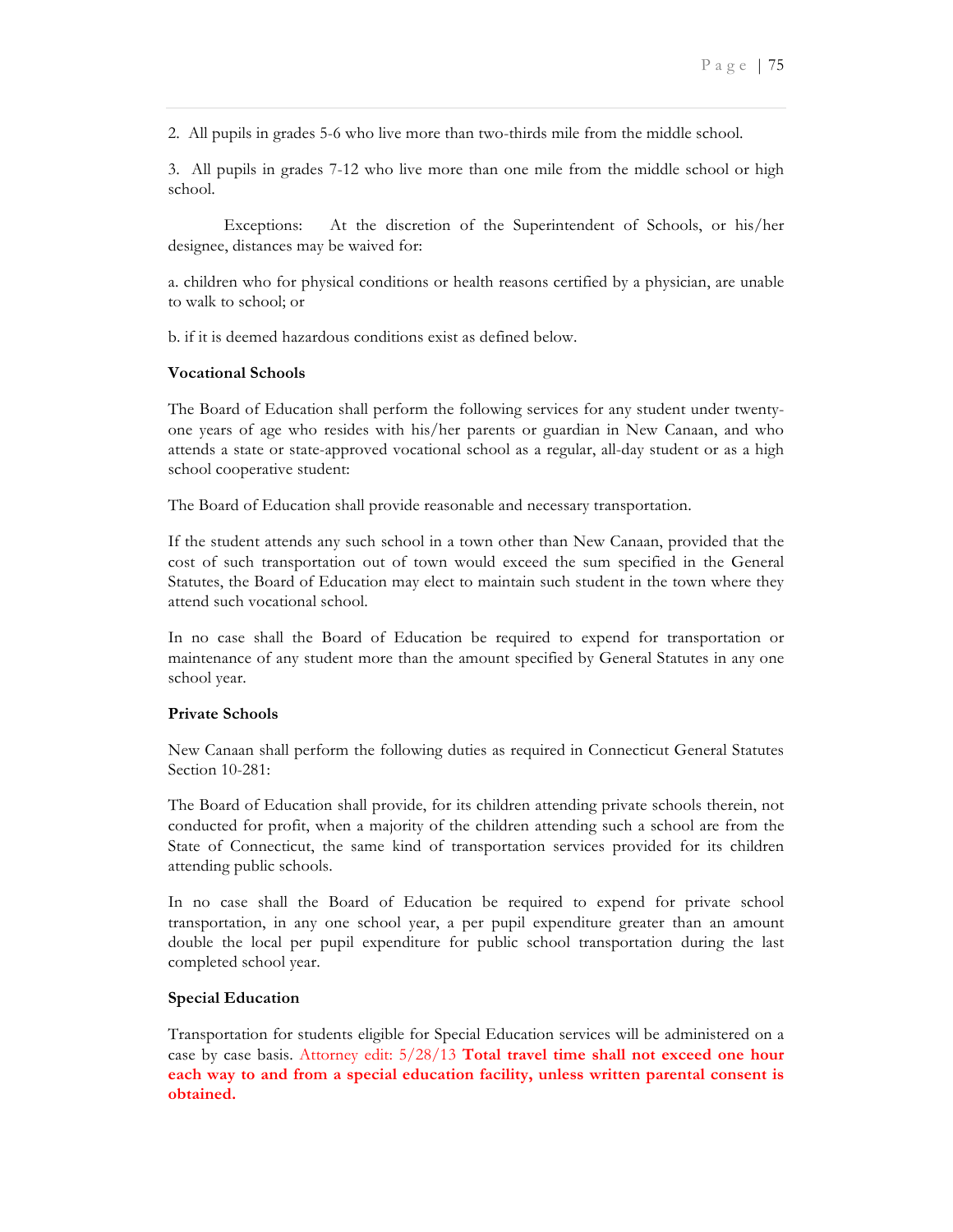### **Hazardous Conditions**

1. A street or road having an adjacent or parallel sidewalk, raised walk or separate walk area shall be deemed hazardous when any one of the following conditions exists:

a. For pupils enrolled in grades K-4, absence of pedestrian crossing light or a crossing guard at street crossings where there are no stop signs and the average traffic count\* during the time that pupils are walking to or from school exceeds sixty vehicles per hour at the crossing.

b. For pupils enrolled in grades 5-12, the absence of pedestrian crossing light or a crossing guard at street crossings where there are no stop signs and the average traffic count\* during the time that pupils are walking to or from school exceeds ninety vehicles per hour at the crossing.

c. For all pupils, any street, road, or highway with speed limits in excess of forty miles per hour which do not have pedestrian crossing lights or crossing guards or other safety provisions at points where pupils must cross or walk when going to or from school or the bus stop.

2. Any street, road, or highway which has no sidewalks, or raised or separate walk areas shall be deemed hazardous when the stopping sight distance relative to the assigned speed limit does not permit vehicular braking/stopping in accordance with the Connecticut Department of Transportation, Highway Design Guidelines, latest version.

3. Any walkway, path, or bridge in an area adjacent or parallel to railroad tracks shall be considered hazardous unless a suitable physical barrier along the entire pedestrian route is present and fixed between pupils and the tracks, and any crossing of railroad tracks that carry moving trains during hours that pupils are walking to or from school shall be deemed hazardous unless a crossing guard is present; or an automatic control bar is present at crossings used by pupils in grades K-4, or a bar or red flashing signal light is operational when the crossing is used by pupils in grades 5-12.

4. Any street, road, walkway, sidewalk, or path designated as a walking route for pupils that pass through an area with a history of aggressive acts of molestation resulting in actual or threatened physical harm or moral degradation during the hours when pupils ordinarily walk to or from school shall be deemed hazardous.

5. Walking to or from school or the bus stop at any time prior to one-half hour before sunrise or any time one-half hour after sunset shall be deemed hazardous for pupils in grades K-6.

6. Any street, road, or highway which has no sidewalks, or raised or separate walk areas within the roadway right of way shall be deemed hazardous if any one of the following conditions exists:

a. For pupils enrolled in grades K-4, any street, road, or highway with a posted speed limit in excess of thirty miles per hour.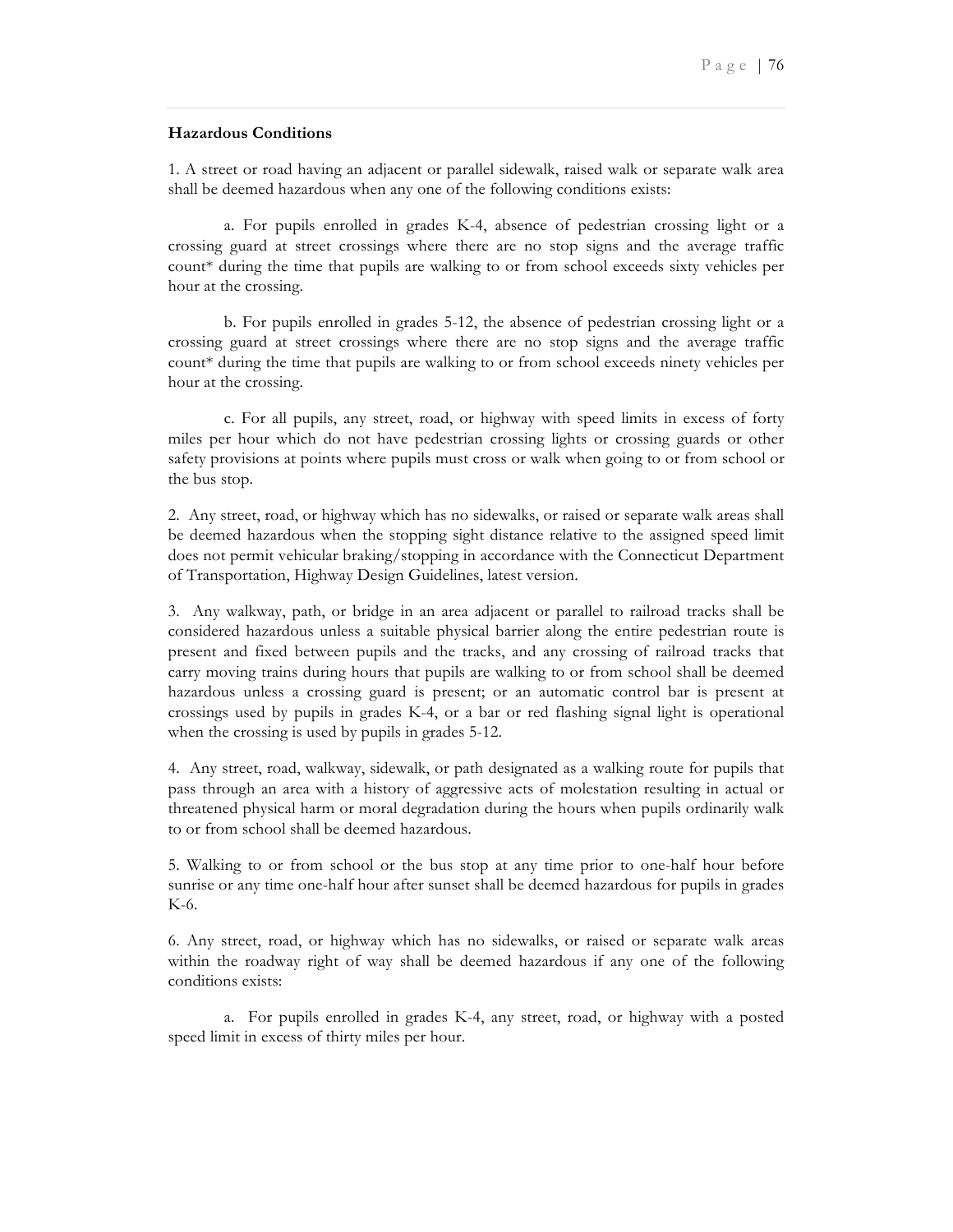b. For pupils enrolled in grades K-4, any street, road or highway possessing an average traffic count\* of sixty or more vehicles per hour at the time that pupils are walking to or from school or their designated bus stop.

c. For all pupils, any roadway except a low volume local roadway available to vehicles that does not have a minimum width of twenty-two feet along the path for which a pupil is expected to walk.

d. For all pupils, any roadway except a low volume local roadway available to vehicles when plowed free of snow accumulations, does not have a minimum width of twenty feet along the path for which a pupil is expected to walk.

e. For all pupils, any low volume local roadway that does not have a minimum width of eighteen feet along the path for which a pupil is expected to walk. This width can include usable unpaved shoulders suitable for occasional vehicle traffic and if used as a walking area must be a minimum of 3 feet in width.

The Board of Education may grant an exception to any provision of the rules and regulations of this policy wherein a peculiar condition or combination of conditions renders such condition(s) a hazard based upon reasonable judgment.

*\*Average traffic count* to be determined over a minimum of 3 normal school days excluding days before /after holidays.

Appeals on Rulings

Initial identification of hazardous conditions and the need for special transportation shall be the responsibility of the Administration of New Canaan Public Schools as designated by the Superintendent of Schools.

Request for a hearing to appeal an administrative ruling on transportation may be made by any parent or guardian by petitioning the Board of Education in writing. The request for a hearing shall be made on a petition form (available from the Business Office) to substantiate a claim of a hazardous condition. After the Board of Education receives the petition, the following steps shall occur:

The Board of Education shall grant a hearing within ten days.

The Board of Education shall make a stenographic record or tape recording of such hearing.

The Board of Education shall make a finding within ten days after such hearing.

Such a hearing shall be held in accordance with the provisions of the Connecticut General Statutes, Sections 4-177 to 4-180, inclusive, of the Uniform Administrative Procedure Act.

Any parent, guardian, emancipated minor, student 18 years of age or older, or officer aggrieved by the finding of the Board of Education shall, upon request, be provided with a transcript of the hearing within thirty days of such request, and may take appeal to the State Board of Education.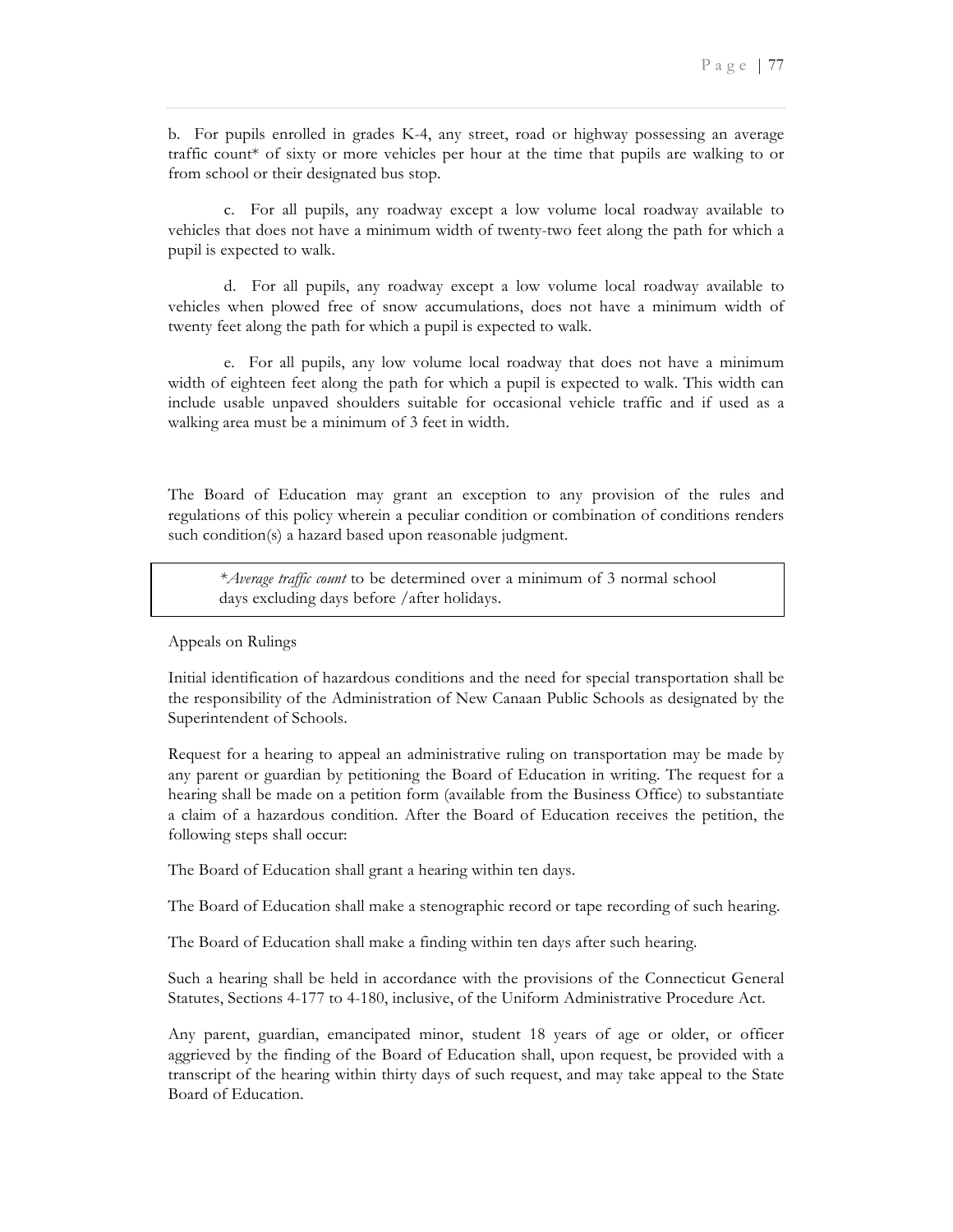The findings of the Board of Education shall be upheld by the State Board of Education unless it is determined that such finding was illegal, arbitrary, capricious or unreasonable.

Requirements for Bus Operations

The New Canaan Board of Education places safety as its primary concern in the operation of its school buses. While efficiency in service and punctuality in the operation of buses are important and expected from the contractor and bus operators, the safety of school children must always take precedence.

**State roadways:** For bus stops on minor arterial type roadways such as State Routes #106, #123, and #124, buses will stop only at locations where the bus stop is on the right side of the bus in the direction that the bus is traveling. Students will not be expected nor permitted to cross these State roads*.*

**Crossing roadways**: When children must cross a roadway, the bus must remain stationary with its stop lights flashing until the children safely reach the opposite side of the road. Children must cross the road in front of the bus.

**Maximum speed**: New Canaan school buses shall be operated at a safe rate of speed consistent with the volume of traffic, intersections, curbs and any other condition requiring special caution. The maximum speed when carrying passengers shall not exceed speed limits for the roads traveled.

**Railroad crossings**: During home to school and school to home transportation, a NCPS school bus is not to cross a railroad track while carrying passengers unless there is a special road circumstance necessitating such crossing and additional safety personnel are present.

**Passengers:** No passengers or other persons other than pupils, teachers and school administrators, supervisory personnel, drivers in training, or individuals granted written permission of the Superintendent of Schools or his designee are allowed to board the bus during periods when pupils are present.

Cul-de-sac roadways

School buses will not enter a cul-de-sac that is shorter than 0.3 miles, as measured from the closest point of intersection with the main road from which the bus must turn into the culde-sac to the furthest point on the circular portion of the cul-de-sac, unless the following conditions exist:

The bus stop or roadway on which the student must walk to the bus stop or school has been deemed a hazardous condition as defined by this policy; and

There is sufficient turning room to permit the bus to circumnavigate the circular portion of the cul-de-sac without having to back up; and

The bus can safely enter and exit the cul-de-sac roadway.

Where a cul-de-sac is shorter than 0.3 miles, the bus stop will be on the main road at the safest location closest to the point of intersection of the cul-de-sac with the main road.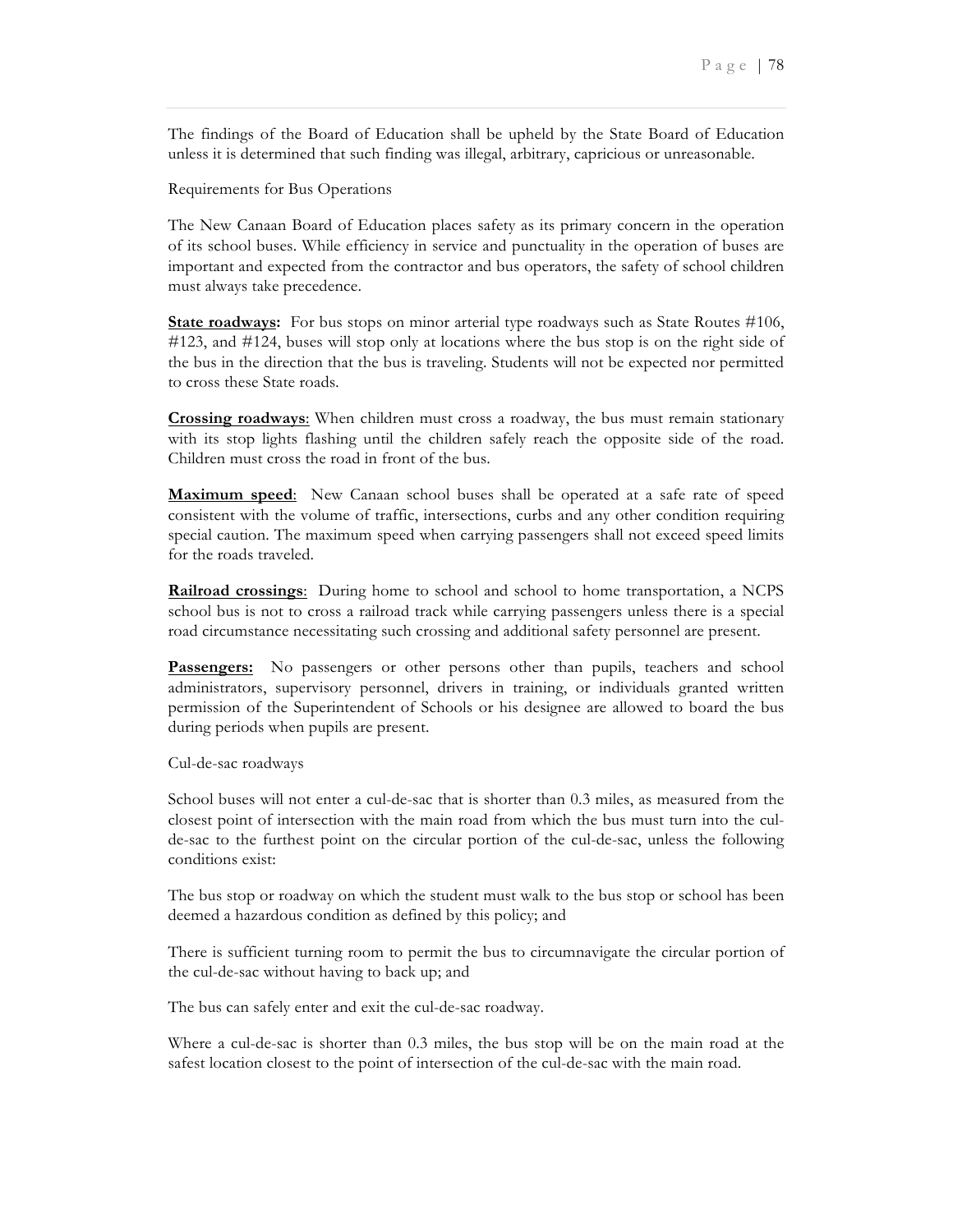Where a cul-de-sac is longer than 0.3 miles, there must be sufficient turning room to permit the bus to circumnavigate the circular portion of the cul-de-sac without having to back up.

Where a cul-de-sac is longer than 0.3 miles, the bus will typically stop only twice. The first stop will be at the last safe area prior to entering the circular portion of the cul-de-sac. The second stop will be after completing the turn at the last safe area prior to exiting the straight portion of the cul-de-sac as the bus turns back onto the main road. Students must be waiting outside dwellings and in full view of the bus driver as the bus approaches the circular portion of the cul-de-sac.

Where a cul-de-sac is longer than 0.3 miles, bus drivers will have the sole discretion not to enter when there is an obstruction or when inclement weather requires the bus to back up.

**Private roadways:** A NCPS school bus shall not travel into a private road except under the following conditions:

To pick up and/or discharge student(s) whose Individualized Education Plan (IEP) requires such transportation, subject to the conditions below concerning standards for road construction and maintenance;

To pick up and/or discharge students residing on private roads, subject to the following criteria:

The road must meet the conditions set forth in Connecticut General Statutes, Section 10- 220c, *i.e.* such road must be constructed and maintained in accordance with the standards for construction and maintenance of similar roads of the Town of New Canaan, as determined by the First Selectman, and

All owners of the road on which the New Canaan Public Schools vehicle(s) will travel must execute a waiver releasing the New Canaan Public Schools from any liability for damages to property that is not caused by the negligent acts of the New Canaan Public Schools and/or its agents;

The road must provide sufficient space to permit a standard size bus to pass oncoming vehicles and to circumnavigate the route without having to back up;

The road must be clear of snow and ice; and

The distance the student would otherwise have to walk exceeds 3/10ths of a mile.

**No Travel roadways:** Based on periodic studies conducted by the transportation function of the Administration, certain roadways in New Canaan are deemed unsuitable for bus travel. A listing, which is subject to change, is available from the Business Office of the Board of Education.

Bus Stops and Schedules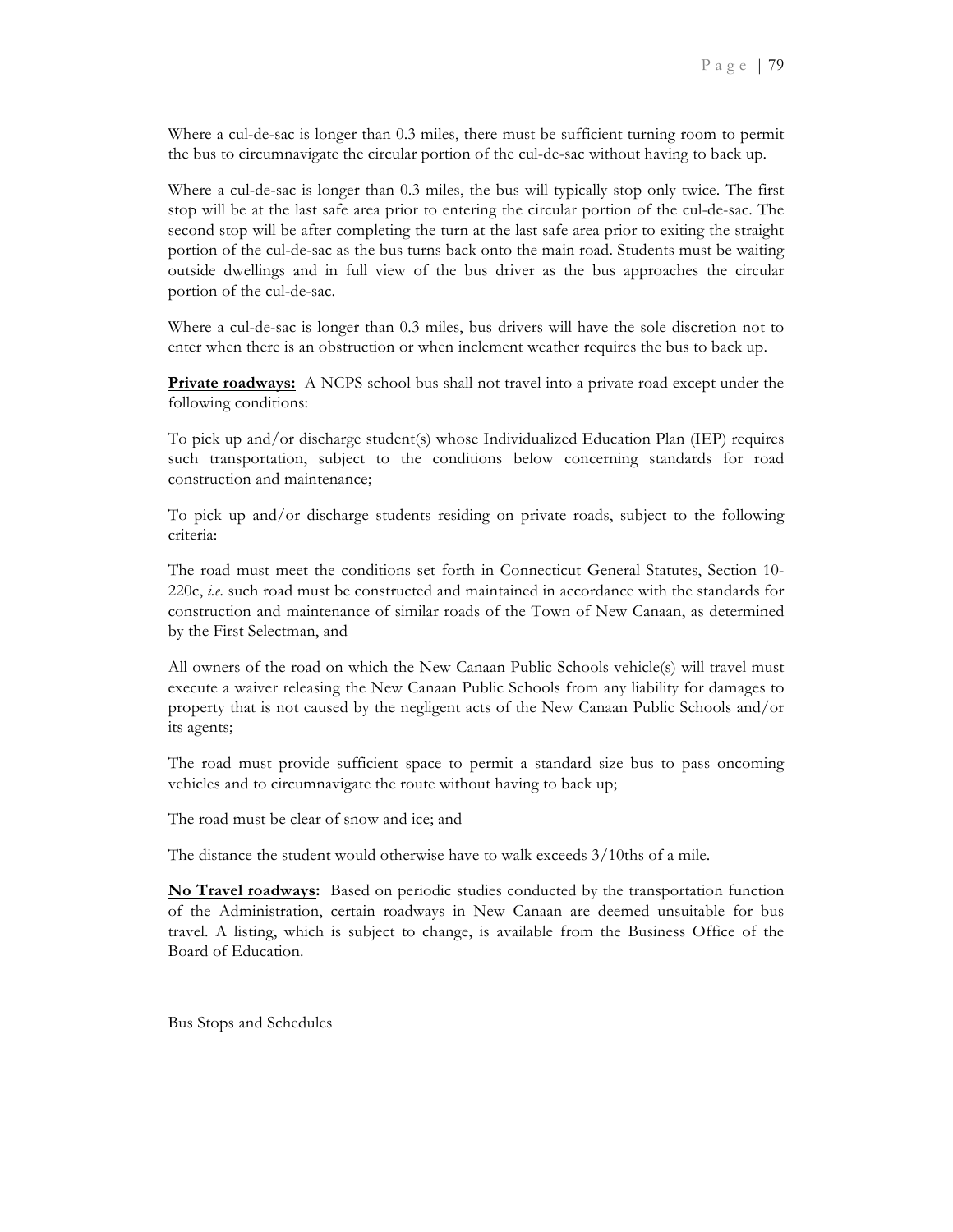The establishment of bus stops will be the responsibility of the transportation function of the Administration. Bus operators must adhere to the schedules and to the designated bus stops established.

In developing designated stop locations the transportation function is to consider various factors. These include but are not limited to the safety of a stop location and/or the route along which the student must walk to and from the bus stop, including sight distance afforded the student or oncoming vehicles, the number, speed and stopping distance of such vehicles, topography of the area including the availability of a shoulder area along the roadway, the existence and type of foliage along the pathway, the proximity of water, the existence of steep slopes adjacent to the pathway, the possible requirement or limitation for the student to cross a road, and the age or special needs of each student.

In developing designated route schedules the transportation function is to consider various factors, including but not limited to, the time available for routes, stop and load times, bus capacity, geographic location of residences, anticipated speed of travel, distances between stops, fairness of ride times for all riders, efficient use of equipment, and risk management practices (student miles).

**Pick-Up Time**: AM pick-up times are expected to be within  $\pm 5$  minutes of established schedules. Within this window period, bus drivers are not required nor expected to wait for students assigned to the stop.

**Highway stops:** The operator shall not stop his bus on the main traveled portion of the roadway when existing shoulders or adequate roadway width is available or when curbs, bus stops or special facilities exist. When a bus in traveling on a minor arterial or collector type roadway and by its several stops causes a line of traffic to form behind it, in a safe place the operator should drive his bus to the side of the road and stop until the line of traffic has passed. Doors should be kept closed and lights should not be flashing during this time.

**Children Seated**: The bus operator shall not put his bus in motion until the door of the bus has been closed and all children have been seated.

Requirement for Compliance

Motor vehicles used to transport school children eligible for BOE transportation services shall comply with all regulations established by the State of Connecticut and / or the United States Department of Transportation and all other legal requirements as may apply.

The New Canaan Board of Education places safety as its primary concern in the operation of its school buses. While efficiency in service and punctuality in the operation of buses are important and expected from the contractor and bus operators, the safety of school children must always take precedence.

Drivers used by the contractor to provide transportation services to NCPS must meet all the specifications required by the Connecticut DOT / DMV and be in accordance with the regulations of the Connecticut State Board of Education concerning the transportation of public school children.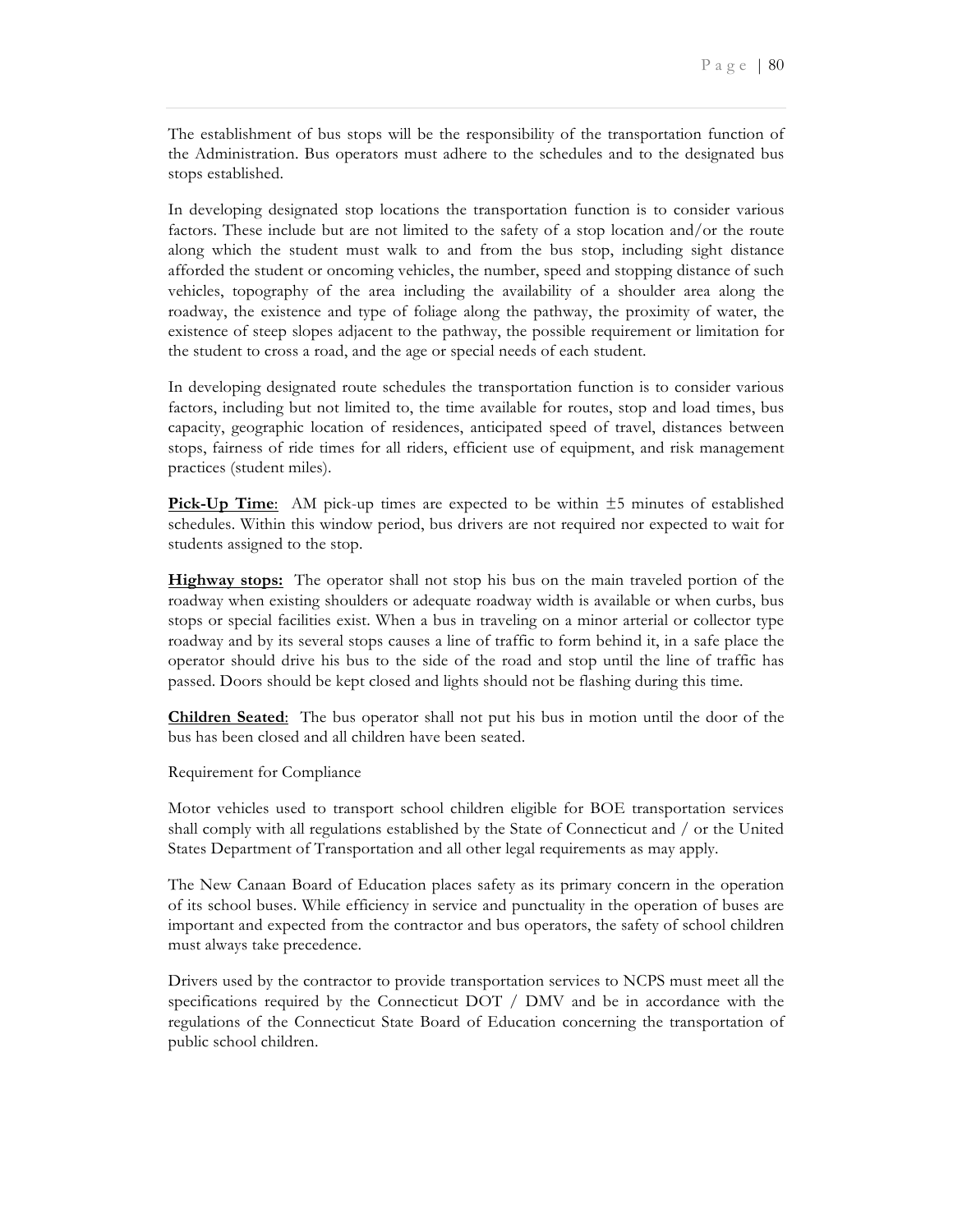**Maintenance**: The transportation/bus contractor is responsible for maintaining vehicles used to transport students in full compliance with all applicable requirements, including but not limited to DOT and DMV requirements.The Superintendent of Schools and/or his/her designee may require the contractor to provide written record of maintenance efforts and inspections performed to verify compliance. The school district also has the right to conduct*,* or to require the contractor to conduct, inspections of the contractor's equipment and to require changes, repairs or additions to the equipment as necessary to comply with all applicable requirements to ensure the safe transportation of students*.*

**Bus Lists**: The contractor will, upon request, submit an updated list of buses to be used for New Canaan Public School transportation. The list of buses shall include the name of the manufacturer, the date of manufacture and the pupil seating capacity.

**Accidents:** The contractor shall make the trips on the time schedule required by the Board of Education and should a bus accident breakdown or other delay occur, it shall provide a substitute bus for the immediate transportation of the pupils, to the end that as little time as possible be lost, and safety assured. The Superintendent of Schools or his designee shall be notified of all accidents and all delays which prevent the buses from operating on schedule. The notification is to be given as soon as possible after the accident, breakdown or other delay is known.

**Driver conduct:** A driver, in the course of his/her duties as a representative of NCPS, is required to act with the highest level of personal, moral and ethical integrity and must exhibit a personal concern for the welfare of the children and families serviced by the organization. NCPS expects drivers and related personnel to conduct themselves in a manner that exemplifies leadership and that protects the interests and safety of children, parents, employees and the NCPS organization.

**Student conduct:** Transportation of students is considered an extension of the school day. Pupils riding the buses are to demonstrate behavior consistent with that expected during the school day. This includes, but is not limited to, being thoughtful of others, acting in a manner that supports safe operation of the vehicle, and contributes to the safe transport of those on the bus or those in the area in which the bus is operating. Please refer to the New Canaan Board of Education policy concerning Student Conduct for a more detailed description of expectations, and the consequences for violating such expectations, regarding student conduct on buses.

**Parental expectations:** Parents/Guardians should be familiar with bus rules intended to support the safe transportation of students. Parents/Guardians are encouraged to review these rules with their children and reinforce their expectation that children should act accordingly. This includes behavior during AM and PM travel between the home and the bus stop, any waiting time for the bus to arrive in the morning as well as time spent on the bus.

Parents of K-2 students, or another designated adult, are asked to accompany each K-2 student to his/her designated bus stop in the morning and meet each at his/her designated bus stop on return trips home.

**Information confidentiality:** Individuals may learn of or be entrusted with sensitive information of a confidential nature during the course of conducting NCPS business.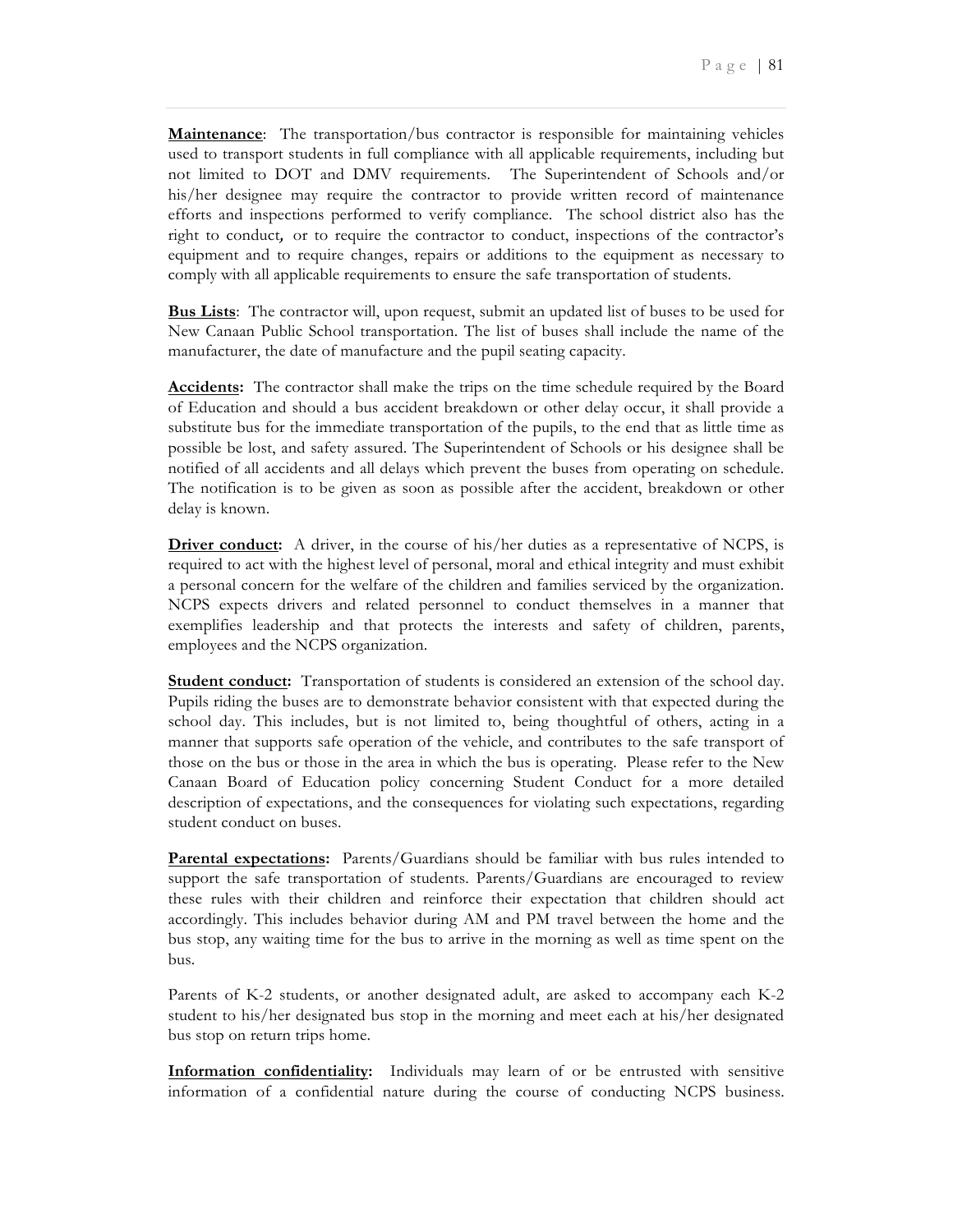Individuals shall not, at any time during or after his/her service to NCPS disclose, disseminate, convey, utilize, or otherwise profit from the use or sharing of confidential information.

Glossary of Terms

Definitions listed below are words or terms as they are used in the context of the transportation policy:

"Grade K" means kindergarten pupils.

"Hazard" means a thing or condition, as prescribed in this policy, affecting the safety of pupils walking to and from school, or a designated bus pickup area; a possible source of peril, danger, duress or difficulty, exposure to molestation or attack considered morally degrading or physically harmful.

"One mile walking distance" means a reasonable measurement of a route to be traversed extending from the point of measurement 5,280 feet.

"Pupil" means any individual of school age enrolled in a public or private school located within the school district or contiguous school district as the case may be.

"Raised walk area or sidewalk" means a portion of the landscaped right of way at least three feet wide, usually parallel to the traffic lanes which is paved, distinguished by some elevation above the street pavement level, and marked by curbing, drainage ditch, grass area, fencing, apart from and independent of any white line safety markings along the street pavement.

"Separate walking area" means absent of a sidewalk, a portion of the roadway right of way that is at least 3 feet away from the roadway edge with a minimum 3 foot wide walking area along the roadway for continuous sections of the roadway and which may connect to other raised walk areas or sidewalks.

"School Transportation" means the procedure, program, or fully effective and implemented plan by which a pupil is conveyed to and/or from school from his/her residence or the bus stop at public expense, whether by use of publicly-owned equipment or by contract.

Types of Roadways:

"Minor Arterials" mean a type of roadway in rural areas that provide a mix of interstate and interregional travel service. Minor Arterials provide lower travel speeds than Principle Arterials, accommodate shorter trips and distances and lower traffic volumes but provide more access to properties. State roads in New Canaan are considered minor arterials.

"Collectors" mean a type of roadway characterized by a roughly even distribution of their access and mobility functions. Traffic volumes and speeds will typically be somewhat lower than those of arterials. For school transportation purposes, most two-way through roads in New Canaan are to be considered collector type roadways.

"Local Roads" mean roadways not classified as arterials or collectors and are characterized by their many points of direct access to adjacent properties and their relatively minor value in accommodating mobility. On these primarily residential roads, speed limits, whether